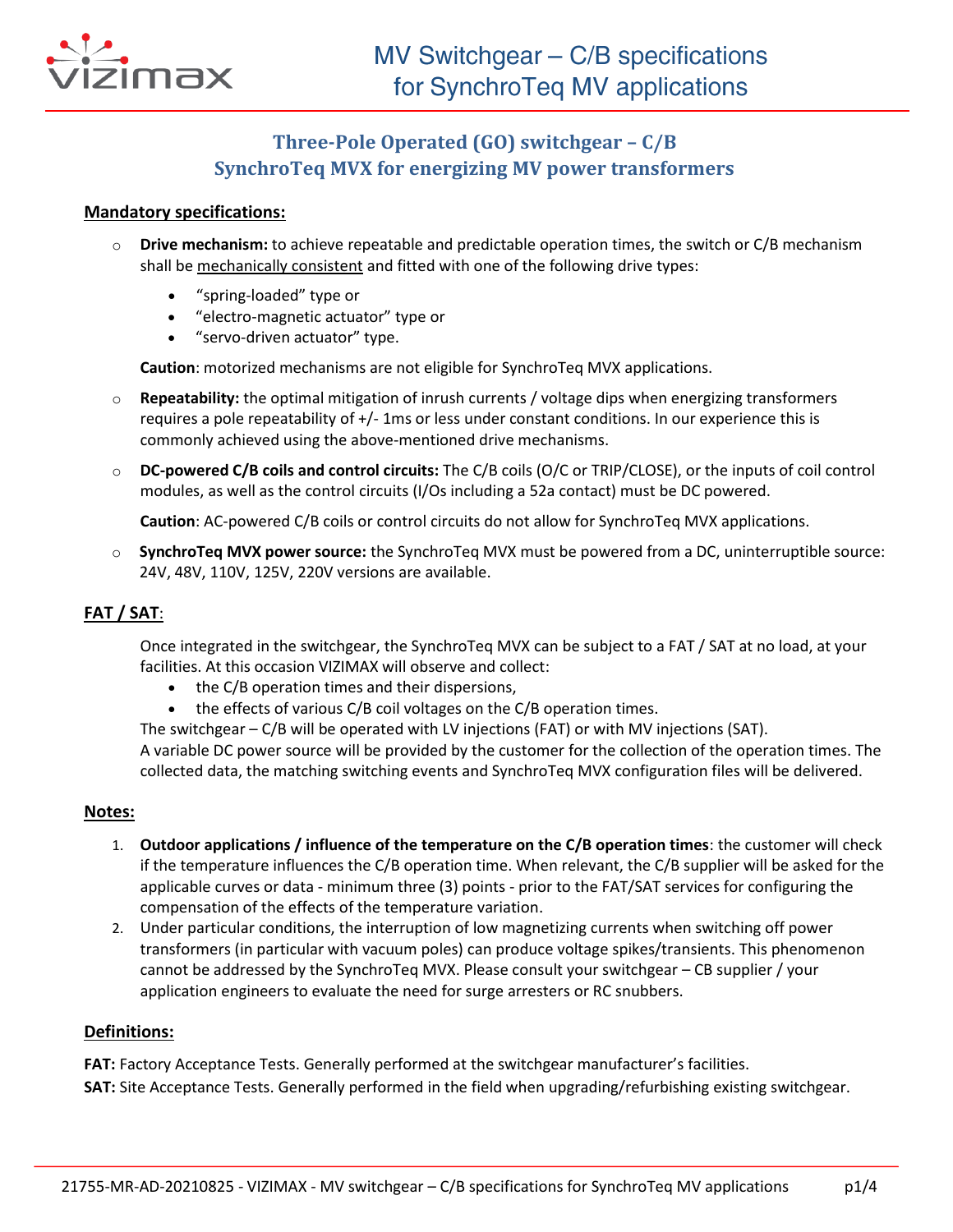# **Independent (Single) Pole Operated switchgear – C/B SynchroTeq MVX for energizing MV power transformers**

### **Mandatory specifications:**

- o **Drive mechanism:** to achieve repeatable and predictable operation times, the switch or C/B mechanism shall be mechanically consistent and fitted with one of the following drive types:
	- "spring-loaded" type or
	- "electro-magnetic actuator" type or
	- "servo-driven actuator" type.

**Caution**: motorized mechanisms are not eligible for SynchroTeq MVX applications.

- o **Repeatability:** the optimal mitigation of inrush currents / voltage dips when energizing transformers requires a pole repeatability of +/- 1ms or less under constant conditions. In our experience this is commonly achieved using the above-mentioned drive mechanisms.
- o **DC-powered C/B coils and control circuits:** The C/B coils (O/C or TRIP/CLOSE), or the inputs of coil control modules, as well as the control circuits (I/Os including 52a contacts) must be DC powered.

**Caution**: AC-powered C/B coils or control circuits do not allow for SynchroTeq MVX applications.

o **SynchroTeq MVX power source:** the SynchroTeq MVX must be powered from a DC, uninterruptible source: 24V, 48V, 110V, 125V, 220V versions are available.

# **FAT / SAT**:

Once integrated in the switchgear, the SynchroTeq MVX can be subject to a FAT / SAT at no load, at your facilities. At this occasion VIZIMAX will observe and collect:

- the C/B operation times and their dispersions,
- the effects of various C/B coil voltages on the C/B operation times.

The switchgear – C/B will be operated with LV injections (FAT) or with MV injections (SAT). A variable DC power source will be provided by the customer for the collection of the operation times. The collected data, the matching switching events and SynchroTeq MVX configuration files will be delivered.

# **Notes:**

- 1. **Outdoor applications / influence of the temperature on the C/B operation times**: the customer will check if the temperature influences the C/B operation time. When relevant, the C/B supplier will be asked for the applicable curves or data - minimum three (3) points - prior to the FAT/SAT services for configuring the compensation of the effects of the temperature variation.
- 2. Under particular conditions, the interruption of low magnetizing currents when switching off power transformers (in particular with vacuum poles) can produce voltage spikes/transients. This phenomenon cannot be addressed by the SynchroTeq MVX. Please consult your switchgear – CB supplier / your application engineers to evaluate the need for surge arresters or RC snubbers.
- 3. For optimal results, the controlled switching requires the following C/B poles specifications be met at all times over the rated service life:
	- Pole bouncing effects must be effectively dampened or avoided.
	- C/B poles with appropriate minimum arcing times. (RDDS  $> 1$ ).

# **Definitions:**

**FAT:** Factory Acceptance Tests. Generally performed at the switchgear manufacturer's facilities.

**SAT:** Site Acceptance Tests. Generally performed in the field when upgrading/refurbishing existing switchgear.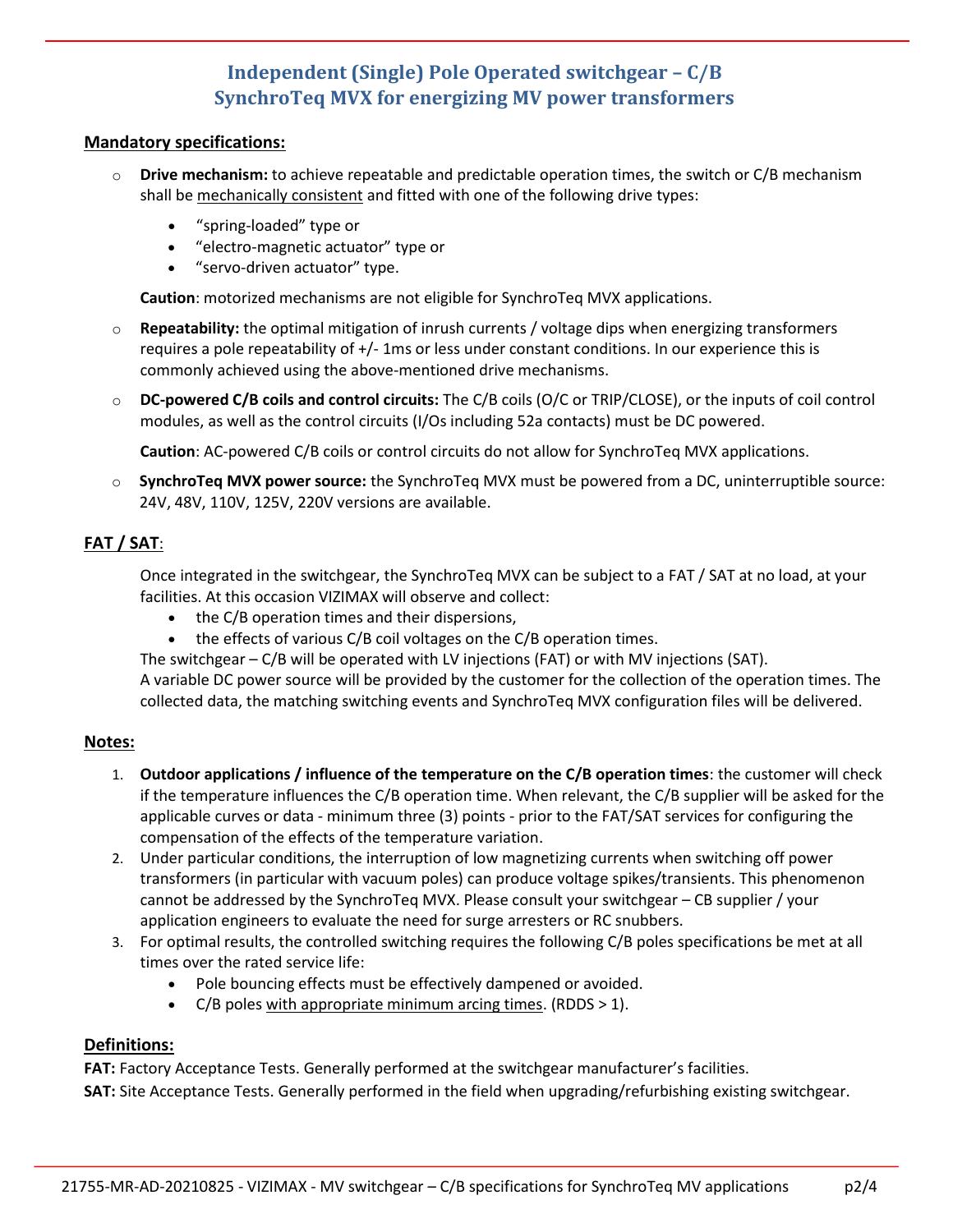# **Independent (Single) Pole Operated switchgear – C/B SynchroTeq MVX/MVR for energizing MV capacitor banks and filters**

### **Mandatory specifications:**

- **Drive mechanism:** to achieve repeatable and predictable operation times, the switch or C/B mechanism shall be mechanically consistent and fitted with one of the following drive types:
	- "spring-loaded" type or
	- "electro-magnetic actuator" type or
	- "servo-driven actuator" type.

**Caution**: motorized mechanisms are not eligible for SynchroTeq MVX/MVR applications.

- o **Repeatability:** the optimal mitigation of inrush currents / voltage dips when energizing transformers requires a pole repeatability of +/- 1ms or less under constant conditions. In our experience this is commonly achieved using the above-mentioned drive mechanisms.
- o **DC-powered C/B coils and control circuits:** The C/B coils (O/C or TRIP/CLOSE), or the inputs of coil control modules, as well as the control circuits (I/Os including 52a contacts) must be DC powered.

**Caution**: AC-powered C/B coils or control circuits do not allow for SynchroTeq MVX/MVR applications.

- o **SynchroTeq MVX power source:** the SynchroTeq MVX/MVR must be powered from a DC, uninterruptible source: 24V, 48V, 110V, 125V, 220V versions are available.
- o **Fast-switching of Capacitor Banks and Filters (SynchroTeq MVX only):** the C/B drive mechanisms, controllers and power supplies will be selected with respect to the required switching pace and to the applicable recharging time (spring loaded mechanisms or electronic control modules).

# **FAT / SAT**:

Once integrated in the switchgear, the SynchroTeq MVX can be subject to a FAT / SAT at no load, at your facilities. At this occasion VIZIMAX will observe and collect:

- the C/B operation times and their dispersions,
- the effects of various C/B coil voltages on the C/B operation times.

The switchgear – C/B will be operated with LV injections (FAT) or with MV injections (SAT). A variable DC power source will be provided by the customer for the collection of the operation times. The collected data, the matching switching events and SynchroTeq MVX configuration files will be delivered.

### **Notes:**

- 1. **Outdoor applications / influence of the temperature on the C/B operation times**: the customer will check if the temperature influences the C/B operation time. When relevant, the C/B supplier will be asked for the applicable curves or data - minimum three (3) points - prior to the FAT/SAT services for configuring the compensation of the effects of the temperature variation.
- 2. For optimal results, the controlled switching requires the following C/B poles specifications be met at all times over the rated service life:
	- Pole bouncing effects must be effectively dampened or avoided.
	- C/B poles with appropriate minimum arcing times. (RDDS > 1).

### **Definitions:**

**FAT:** Factory Acceptance Tests. Generally performed at the switchgear manufacturer's facilities. **SAT:** Site Acceptance Tests. Generally performed in the field when upgrading/refurbishing existing switchgear.